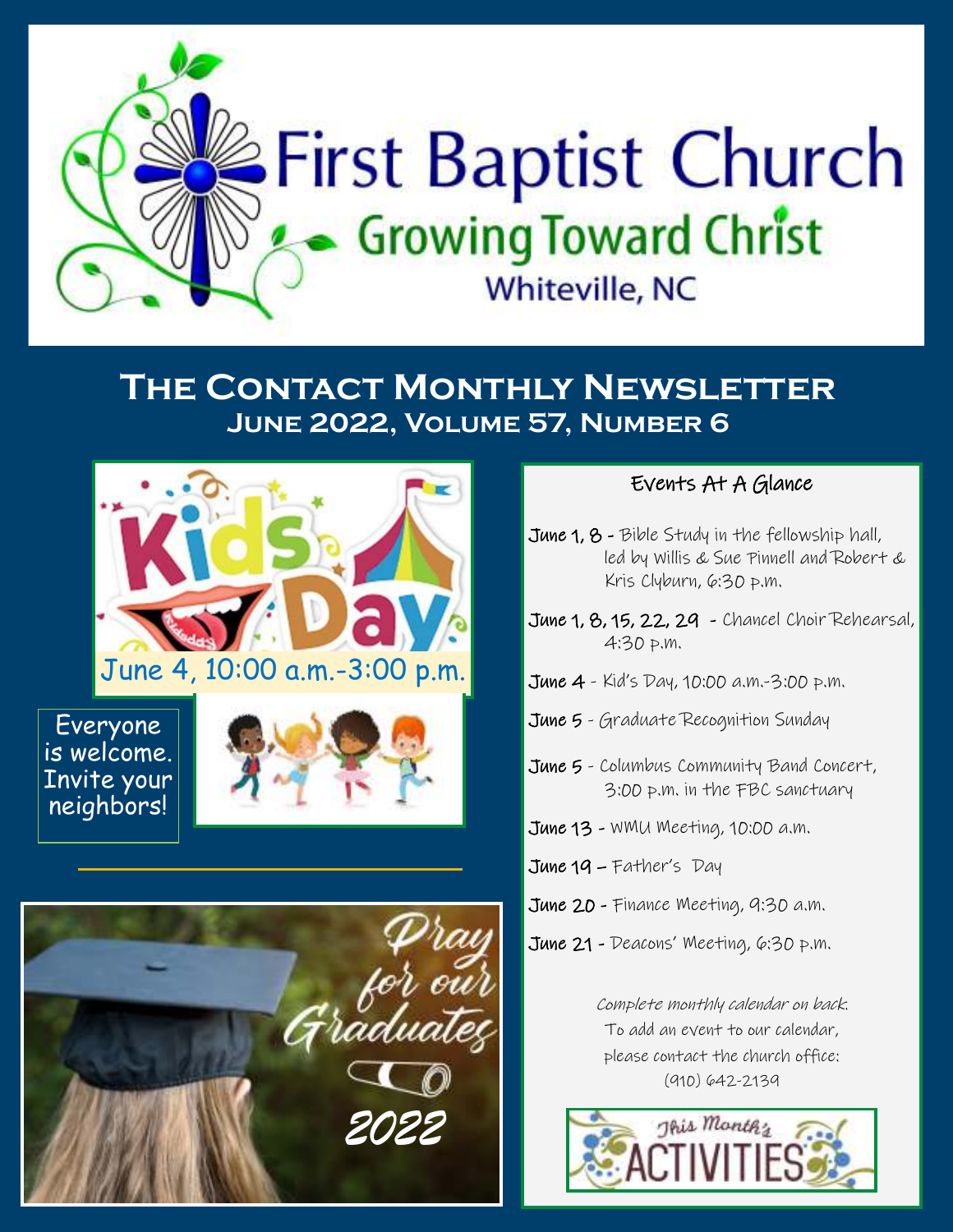### **ASTOR'S CORNER**



The month of May has been a very busy and productive time in the life of First Baptist Church of Whiteville. I hope and pray you were able to participate in and take advantage of any or all of the events planned and offered. If you review the church calendar as listed each month in THE CONTACT, you will be able to see an overview of all the opportunities provided. I would like to express sincerely a great BIG THANK YOU to all who have helped in any way with our outreach and ministries including Sunday School . . . mission groups . . . ministries to and for the Ukrainians . . . and all who prepared and served our delicious monthly Wednesday night dinners which surely helped provide a wonderful time of fellowship prior to Prayer Meeting . . . as we prayed for needs locally, nationally, and globally . . . "to the ends of the earth!" We especially thank all whose schedules allowed them to work with OPERATION INASMUCH as we reached out in ministry, love and service through

multiple ways. Congratulations to ALL our graduates, too!

Please remember: Saturday, June 4<sup>th</sup>, you are invited to come celebrate and help us as we host KID'S DAY at the church from 10:00 am until 3:00 pm as we "reach out" to children of all ages. If you wonder what you can do to help, please come join us ... and Kate Lee will give all of us some instructions, ok? Also, please invite children wherever you may be so they will know about this FUN DAY! Thank you!

I have mentioned the possibility that Joy and I would like to host the "ABC" dinners in the Fellowship Hall of our church. In the previous churches where we have served, this always has been an enjoyable opportunity for individuals and families to interact and to meet for the first time, or to become better acquainted in a unique way as they share a "covered-dish dinner" together. The idea is that you will come to the church at the same time as others who have the same first initial of your last name. We will contact you in advance about the schedule concerning when it will be YOUR time to come join those who have YOUR same initial. We urge you to PLEASE join the fun! IF you cannot come at the time of the meeting of "your initial," please feel free to enjoy the time later with some other "initials," ok?!?

I love you . . . and I thank God for you and for the privilege of serving as your Interim Pastor! The following poem speaks volumes about our Christian "talk" versus our Christian "walk!" Please read and meditate upon this writing as you ask God to help you live **YOUR** "dash" — to the fullest! May God bless you today and always . . . in ALL ways!

Gratefully and prayerfully, in Jesus' love,

#### Wayne Brown

#### The Dash Poem by Linda Ellis

I read of a man who stood to speak At the funeral of a friend He referred to the dates on the tombstone From the beginning . . . to the end.

He noted that first came the date of birth And spoke the following date with tears, But he said what mattered most of all Was the dash between those years.

For that dash represents all the time That they spent alive on earth. And now only those who loved them Know what that little line is worth.

For it matters not, how much we own, The cars . . . the house . . . the cash. What matters is how we live and love And how we spend our dash.

So, think about this long and hard. Are there things you'd like to change? For you never know how much time is left That can still be rearranged.

If we could just slow down enough To consider what's true and real And always try to understand The way other people feel.

And be less quick to anger, And show appreciation more; And love the people in our lives Like we've never loved before.

If we treat each other with respect And more often wear a smile, Remembering this special dash Might only last a little while.

So, when your eulogy is being read With your life's actions to rehash . . . Would you be proud of the things they say About how you spent YOUR dash?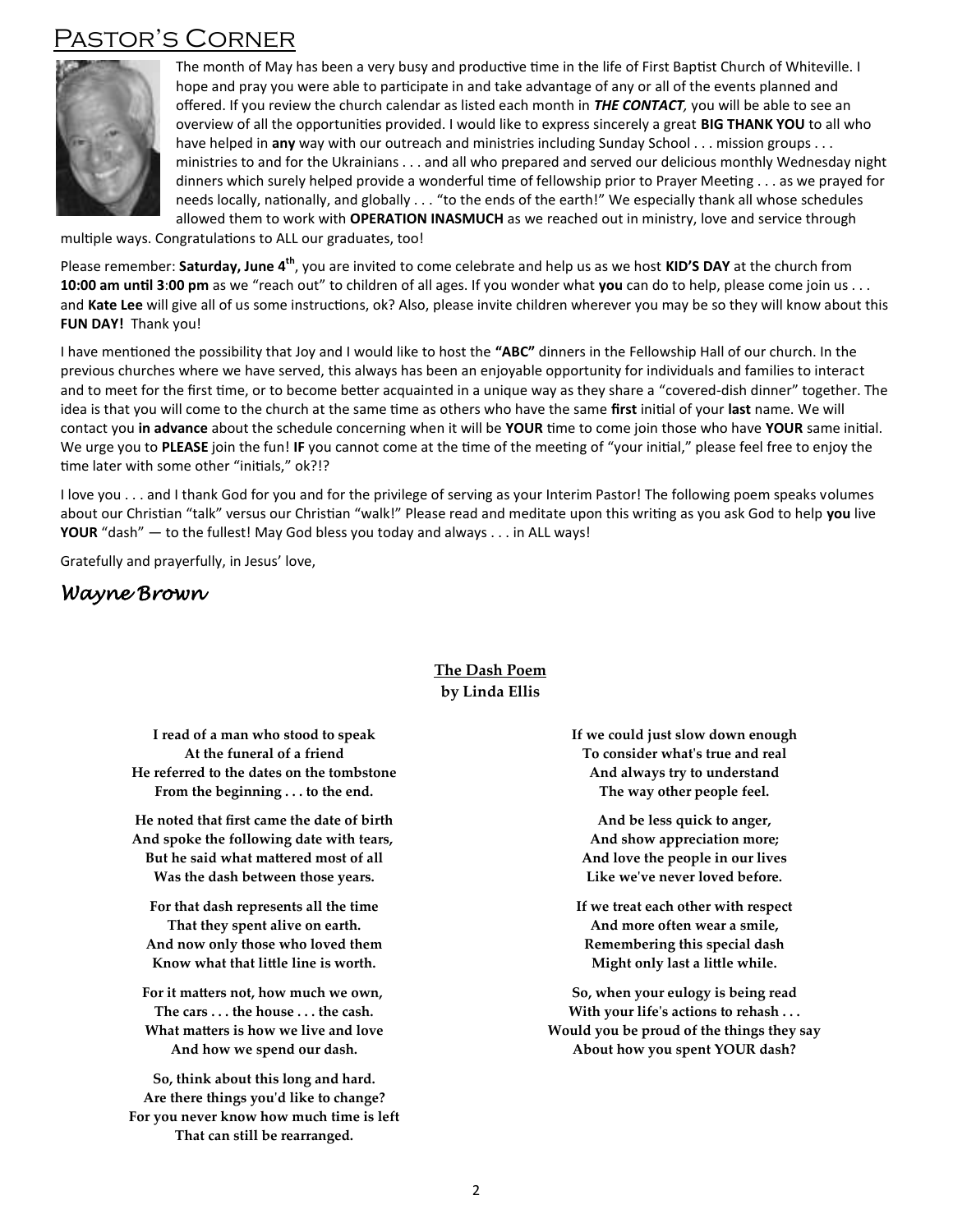

# **Music Notes**



#### The Day of Pentecost

Ten days after the ascension of Christ and fifty days after his resurrection, the Holy Spirit

descended on the disciples on the day of Pentecost. Pentecost was an established Jewish festival also known as the Feast of Weeks, which drew people from many nations back to Jerusalem (Leviticus 23:15-21; Deuteronomy 16:16).

Pentecost Sunday is an end and a beginning. It is the culmination of the season of Easter. It is the day when the church senses the all-pervasive power of Easter as the Spirit is unleashed in Creation. It is also the dawn of a new day in the life of the church. For as the church is empowered by the Spirit, the message of the risen Lord is trumpeted around the world.

In celebrating Pentecost, the church expresses its gratitude for the faithfulness of Christ in fulfilling his promise to send "another counselor" (John 14:16). As the church we celebrate the work of the Spirit in renewing all of creation, as well, we profess our confidence and security in knowing the Spirit's power is available for our mission to grow in awareness of the immensity of our calling to spread the gospel of Jesus Christ.

(adapted from The Worship Sourcebook, Baker Books, Grand Rapids, MI, 2004 and the Services of the Christian Year, Star Song Publishing Group, Nashville, TN, 1994)

The traditional color for Pentecost is red, after the flames described in Acts 2:3.

For our graduates this is the ending of one part of their life and the beginning of the next phase of their journey. As we congratulate each graduate, we also pray that God's Holy Spirit will teach and empower them for what lies ahead.

Operation InAsMuch, May 21, is a perfect example of the Holy Spirit working through us. Likewise, The Kid's Day, June 4, will serve as a day to reach out to our community in a positive way.

Parents, we are in the process of calling you and setting up a Children's Music Activity for the summer months. Details will be announced as soon as we are able to connect with each of you. Invite your neighborhood children age 4 through 2nd grade to participate. All are welcome!

The Chancel Choir needs you to join and help them bring glory to God through song each Sunday. Don't delay, join us this week! The Chancel Choir rehearses each Wednesday at 4:30 p.m.

The Columbus Community Band Spring Concert will be here at First Baptist on Sunday, June 5, 3:00 p.m.

Eddie.

June 5, 2022 Pentecost Sunday **Graduate Recognition** Proverbs 3:5-6; John 3:16; Acts 2:1-4,14-39; I Timothy 4:12-16 The Powerful Presence of the Holy Spirit

June 12, 2022 The Second Sunday After Pentecost Acts 2:40-47 A Vital Church Grows!

June 19, 2022 The Third Sunday After Pentecost **Father's Day** Pulpit Guest: Rocky Atkinson, Chairman of the Board of Directors, Christian Recovery Centers, Inc.

#### June 26, 2022

The Fourth Sunday After Pentecost Missions Emphasis: The Miraculous Story of Our Church's Ministry to Ukraine Janice Young, Martha Senter Devotional Message: Dr. Fred Senter Mark 14:3-9 "She Has Done What She Could"

**JUNE SERMONS**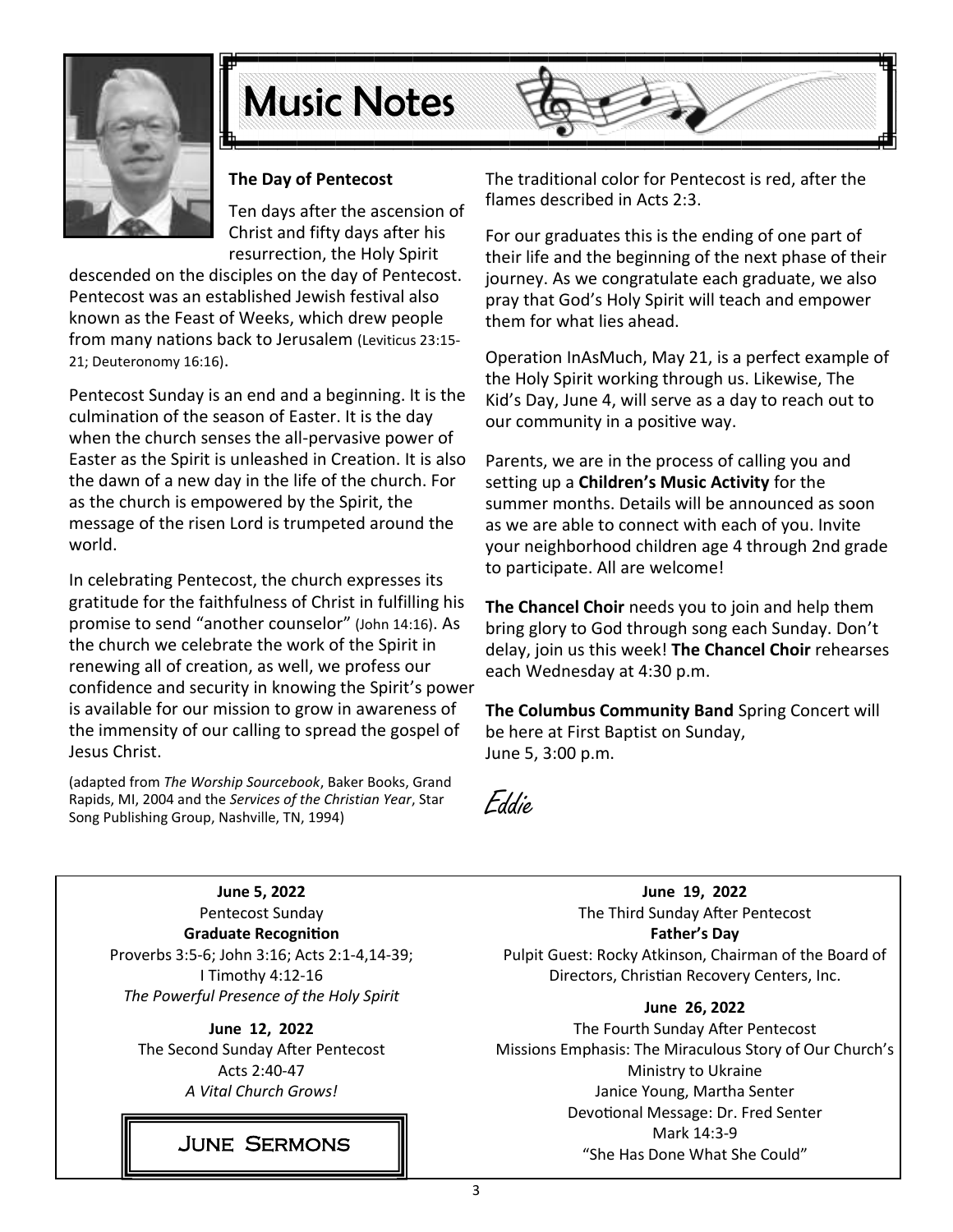#### June Members in Ministry

#### Children's Church

5 Tina Sauls 12 Gina Morningstar 19 Tricia Sanderson 26 Gravanna Young Deacons of the Week

- 5 David Carter / Glenn Waters 12 Stephen Prince / Mary Alice Stanley 19 Kate C. Lee / John Sauls
- 26 Janice Young / Brad Johnson

#### Hospice Snacks

#### SOUND & VIDEO

5 Mitchell Sauls 12 Brvce Kronenwetter 19 Kirby Sanderson 26 Eric Kronenwetter

#### Sunday School Greeters

- 5 Clint and Carolyn Grainger
- 12 Genie Carter
- 19 Rose Langston / J. C. Hyatt
- 26 Bill and Jolene Lewis

#### USHERS (Chairman: Charlie Duncan)

- 5 Buster Carter / Glenn Waters / David Heath / Clint Grainger / J. C. Hyatt
- 12 Bill Floyd / David Carter / Mitchell Sauls / Willis Pinnell / Johnny Britt
- 19 Travis Harrison / John Sauls / Mel Ray / Kenwood Royal / Chris Blackmon
- 26 Harry Ward / David Tedder / Haywood Corbett / Kevin

#### SUNDAY SCHOOL Attendance for May

May 1, 2022 - 35 May 8, 2022 - 29 May 15, 2022 - 45 May 22, 2022 - 32 May 29, 2022 - 39

Average attendance for May Sunday School is 36.

Please join us each week for Sunday School at 9:45 a.m.

#### **May ヱ, ヲヰヲヲ**

| IVIAY 1, ZUZZ                      |              |
|------------------------------------|--------------|
| Budget Gifts Plan 1                | \$100.00     |
| <b>Budget Gifts Plan 2</b>         | \$3,542.00   |
| <b>Budget Gifts Operational</b>    | \$250.00     |
| <b>Total Budget This Week</b>      | \$3,892.00   |
| Designated/Other Funds             | \$180.00     |
| <b>Total Collections This Week</b> | \$4,072.00   |
| <b>Under Budget This Week</b>      | \$2,702.56   |
| <b>Budget Need to date</b>         | \$204,431.36 |
| Budget Rec'd to date               | \$184,337.50 |
| Under Budget to date               | \$20,093.86  |
| May 8, 2022                        |              |
| Budget Gifts Plan 1                | \$480.00     |
| <b>Budget Gifts Plan 2</b>         | \$7,416.00   |
| <b>Budget Gifts Operational</b>    | \$375.00     |
| <b>Total Budget This Week</b>      | \$8,271.00   |
| Designated/Other Funds             | \$1,031.03   |
| <b>Total Collections This Week</b> | \$9,302.03   |
| <b>Over Budget This Week</b>       | \$1,676.44   |
| <b>Budget Need to date</b>         | \$211,025.92 |
| Budget Rec'd to date               | \$192,608.50 |
| Under Budget to date               | \$18,417.42  |
| May 15, 2022                       |              |
| Budget Gifts Plan 1                | \$400.00     |
| <b>Budget Gifts Plan 2</b>         | \$3,823.00   |
| <b>Budget Gifts Operational</b>    | \$1,326.00   |
| <b>Total Budget This Week</b>      | \$5,549.00   |
| Designated/Other Funds             | \$250.00     |
| <b>Total Collections This Week</b> | \$5,799.00   |

**Under Budget This Week \$1,045.56** 

| Haywood Corbett / Kevin | Budget Need to date  | \$217,620.48 |                            |
|-------------------------|----------------------|--------------|----------------------------|
| Williamson / Kyle Cook  | Budget Rec'd to date | \$198,157.50 | <b>OFFICE CONTACT INFO</b> |
|                         | Under Budget to date | \$19,462.98  |                            |

#### **May ヲヲ, ヲヰヲヲ**

| IVIAV LL, LULL                     |              |
|------------------------------------|--------------|
| <b>Budget Gifts Plan 1</b>         | \$100.00     |
| <b>Budget Gifts Plan 2</b>         | \$3,116.00   |
| <b>Budget Gifts Operational</b>    | \$350.00     |
| <b>Total Budget This Week</b>      | \$3,566.00   |
| Designated/Other Funds             | \$474.00     |
| <b>Total Collections This Week</b> | \$4.040.00   |
| <b>Under Budget This Week</b>      | \$3,028.56   |
| <b>Budget Need to date</b>         | \$224,215.04 |
| Budget Rec'd to date               | \$201,723.50 |
| Under Budget to date               | \$22,491.54  |
|                                    |              |

#### June Birthdays

- 1 Travis Harrison
- **Andrea Lewis**
- 2 Deborah Tew 3 Thomas Clark
- 
- 4 Isabella Hopkins 5 Betty Batten
- 7 Lillie Royal
- 
- **9** Elizabeth Hensley 10 Beth Yates
- Linda Taylor
- 14 Eric Underwood
- 17 Murline Britt **Rick Kimball**
- 25 Jolene Lewis
- 29 Holly Faulk
- 30 William Smith



| May 29, 2022                                     |              |  |  |  |
|--------------------------------------------------|--------------|--|--|--|
| Budget Gifts Plan 1                              | \$1,910.00   |  |  |  |
| <b>Budget Gifts Plan 2</b>                       | \$3,190.00   |  |  |  |
| <b>Budget Gifts Operational</b>                  | \$475.00     |  |  |  |
| <b>Total Budget This Week</b>                    | \$5,575.00   |  |  |  |
| Designated/Other Funds                           | \$2,180.09   |  |  |  |
| <b>Total Collections This Week</b><br>\$7,755.09 |              |  |  |  |
| <b>Under Budget This Week</b>                    | \$6,594.56   |  |  |  |
| <b>Budget Need to date</b>                       | \$230,809.60 |  |  |  |
| Budget Rec'd to date                             | \$207,298.50 |  |  |  |
| Under Budget to date                             | \$23,511.10  |  |  |  |

#### **Ministerial Staff**

Dr. Wayne Brown, Interim Pastor 843-796-0397, interimpastor@fbcwhiteville.com

Rev. Eddie Fort, Minister of Music [efort@fbcwhiteville.com]

Mrs. Patricia Slomanski, Organist

~~~~~~~~~~~~~ **Ministry Assistant Staff** Mrs. Teresa Malpass, Ministry Assistant [office@fbcwhiteville.com]

Mrs. Dinah Reaves, Financial Ministry Assistant [fbcwhite@fbcwhiteville.com]

### Office Hours

Church Office Hours 8:30 A.M. — 4:30 P.M., Monday—Thursday<br>642-2139 Fax: 910-642-5874 Phone: 910-642-2139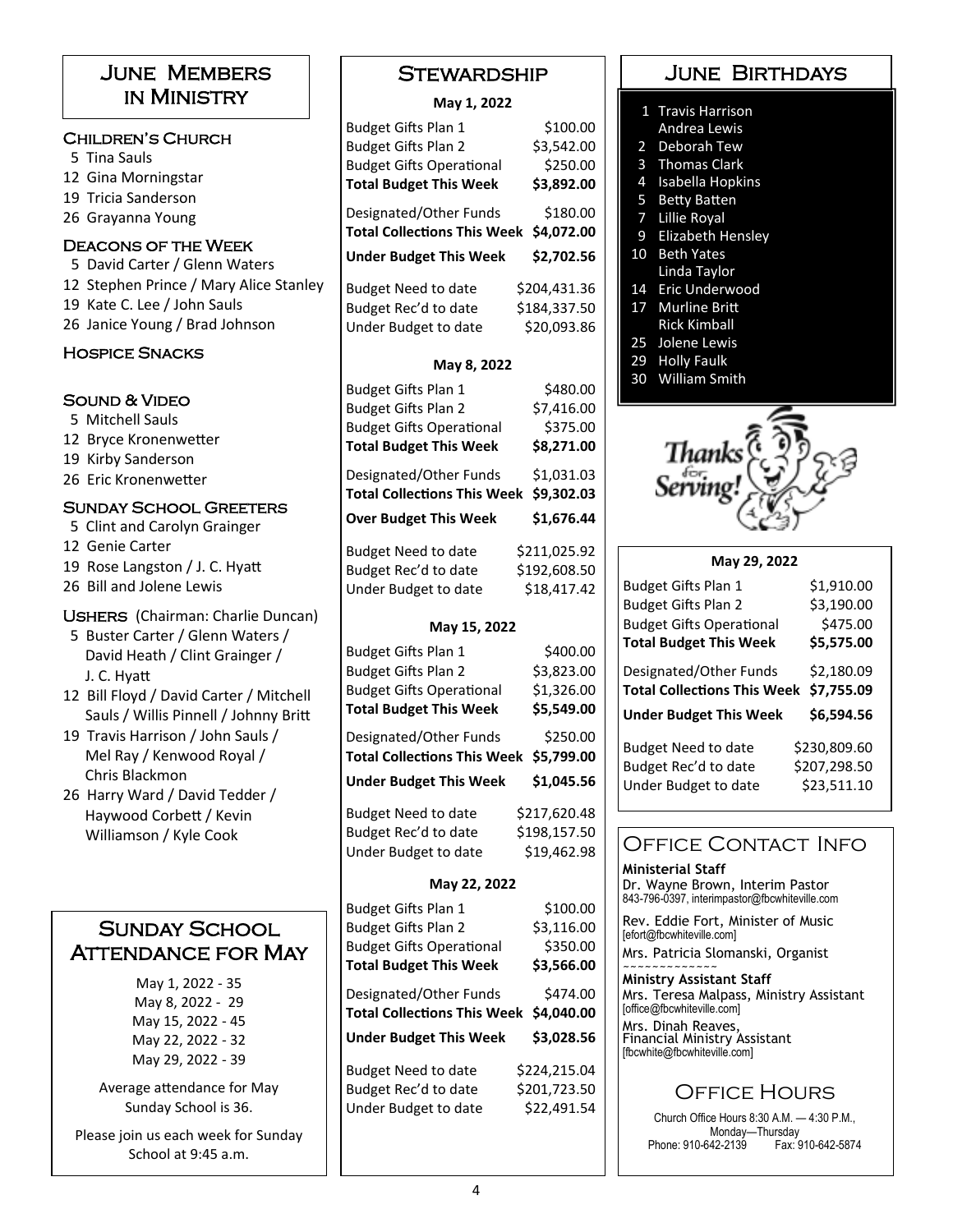# ANNOUNCEMENTS

## **OPERATION INASMUCH**

A special "Thanks" to all who participated in this year's Operation Inasmuch. It was truly an amazing day for our church. We participated in 14 different projects from hand knitted baby caps to building a ramp. By our men. We had most of our new members working for the first time in this mission project. It has been interesting to hear their comments concerning their involvement. We have received many comments with regard to the many cards that were mailed from the church. Next year try to remember that there is a project for all to participate. We will have a bulletin board with pictures of the day for you to see the many projects and members who worked.

Again, thanks.

A blood drive will be some time this summer. We will notify you.

The Missions Committee

### **OUR CAR SEATS PROJECT**

Thank you so much for the car seats! Front left-Jeanette Duncan-Foster Care Social Worker, Lindsay Buck, Mona McCollum; back row-Adrian Givins, Kristen Prevatte and Avid Odom-Foster Care Social Workers, Front right-Dwella Hall-Program Manager





"And these words, which I command thee this day, shall be in thine heart: And thou shalt teach them diligently unto thy children, and shalt talk of them when thou sittest in thine house, and when thou walkest by the way, and when thou liest down, and when thou risest up."

Deuteronomy 6:6-7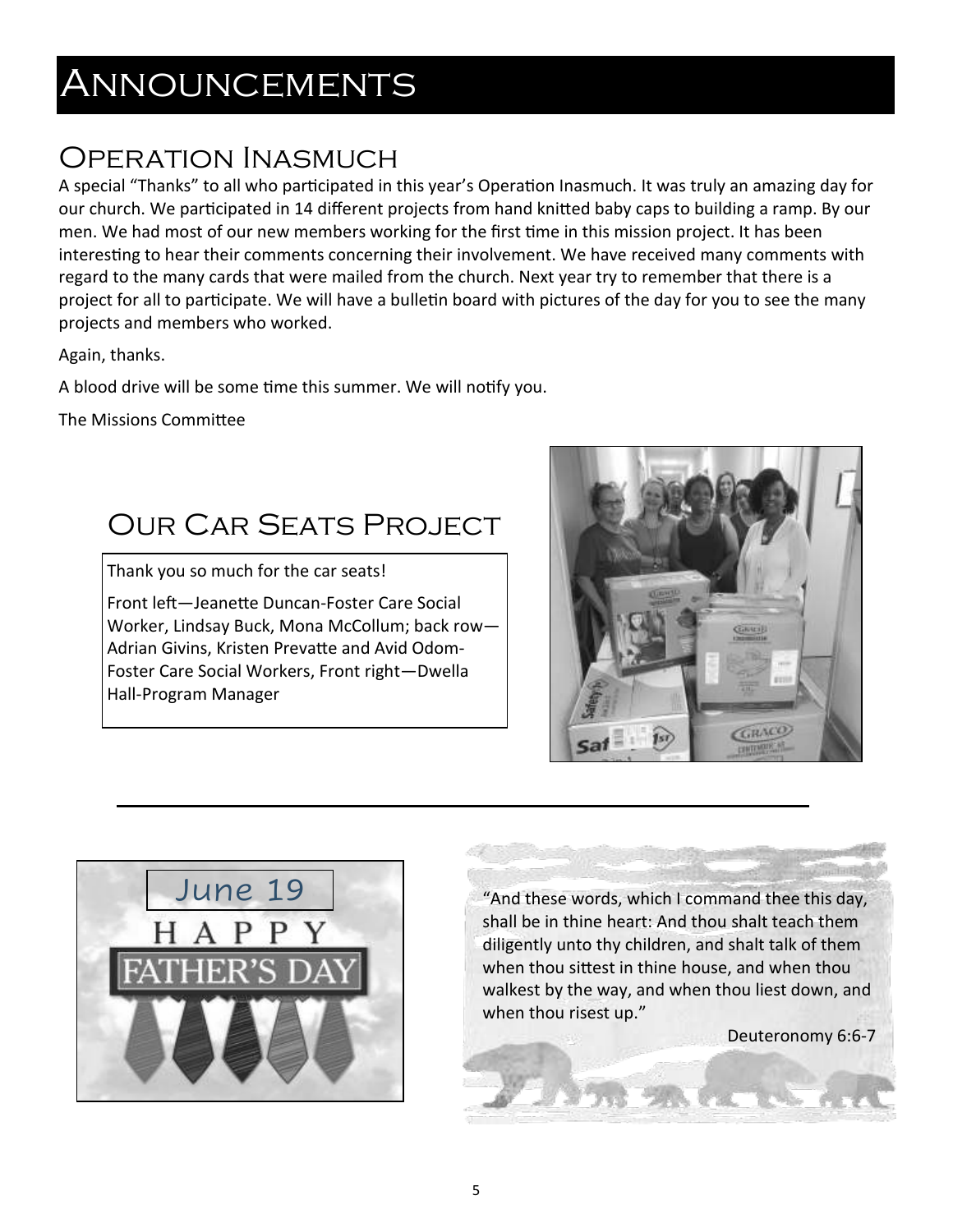# **ANNOUNCEMENTS (CONT.)**

### **WMU**

June 13, 2022, 10:00 a.m. in the Fellowship Hall Leader: **Call to Prayer and Program: Hospice Snacks for June: Jolene Lewis** 

During Operation Inasmuch Saturday, the WMU cooked and helped served soup. During this day, take-outs were prepared and delivered to many individuals in our community as well as our church. It was our pleasure to service also the workers in the fellowship hall as they completed some of their activities.

On June 5, there will be three high school students who are graduating and the WMU has prepared hospitality boxes to be given to these individuals. Congratulations Isabella Hopkins, Lauren Clark, and Hannah Clark.

For the month of July we will have our annual salad luncheon in the fellowship hall. All ladies of the church are invited. Please come and bring your favorite salad.

2021-22 Watchword: But we do not belong to those who shrink back and are destroyed, but to those who have faith and are saved. Hebrews 10:39

#### **Our Mission**

... is to inform and inspire Christians to influence their world for Christ.

Betty Jo Prevatte

## **BIBLE STUDY**

Please join us as we explore God's Word together in a church-wide Bible study coordinated by Willis and Sue Pinnell and Robert and Kris Clyburn on Wednesday evenings, June 1st and 8th at 6:30 p.m. in the fellowship hall.

### **BAPTIST MEN**

A big "Thanks" to our men who have helped in the various projects at the church and with the building of the ramp for Operation Inasmuch. If you know of projects we can do for both church members and members of our county, please call me or the church office.

Fred Senter, Baptist Men

## **CONGRATULATIONS GRADUATES**

Congratulations to our 2022 graduates on their hard work! We wish them all the best as they make the next step in their education or career journey. May God bless their diligence and perseverence.

Lauren Clark, South Columbus High School **Olivia Clark, South Columbus High School** Isabella Hopkins, Whiteville High School Tanner Morningstar, Wake Forest University, Master of Science in Organic Chemistry **Melissa Williamson, Masters Degree** 

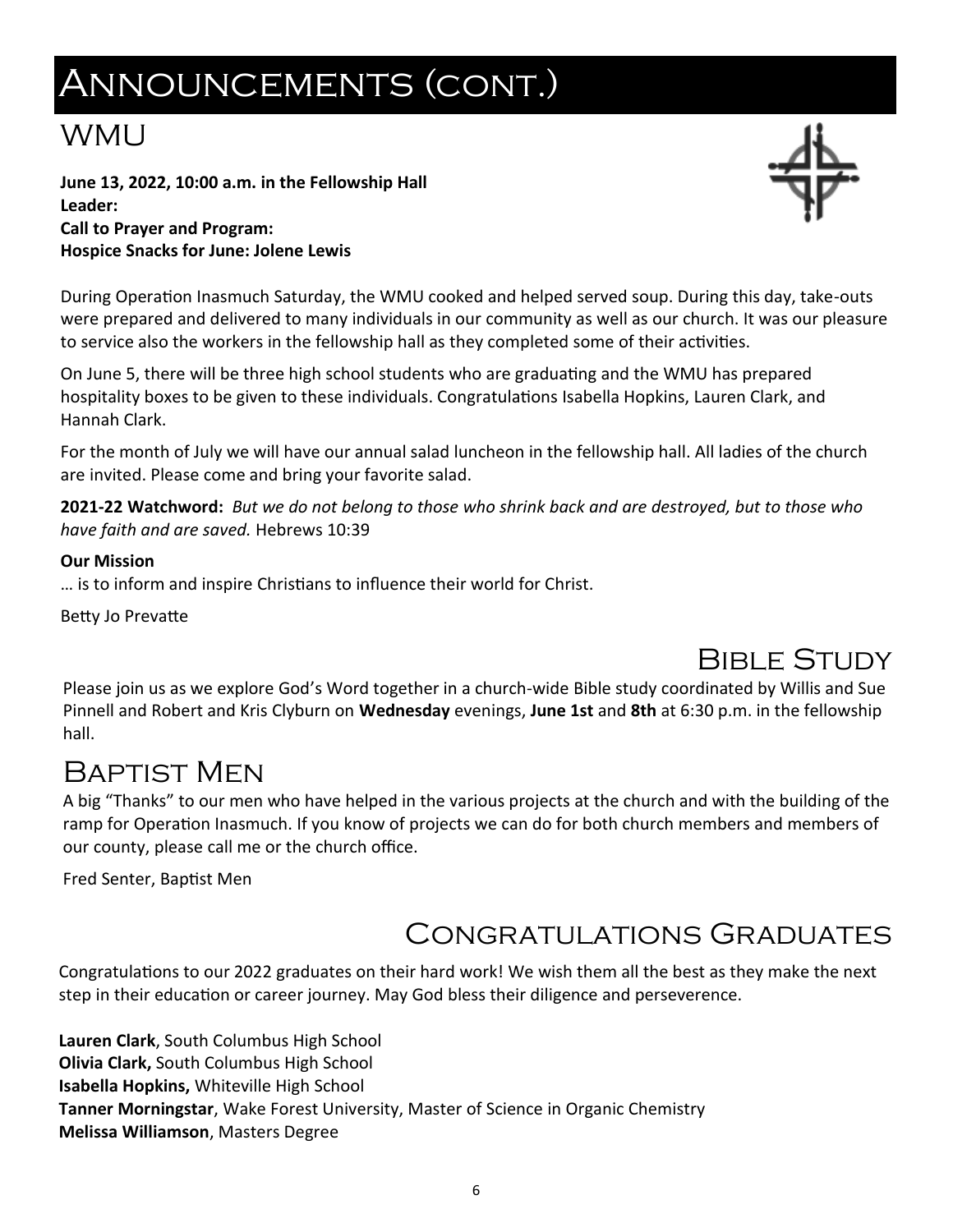# ANNOUNCEMENTS (CONT.)

There is still time to invite your friends and neighbors to be a part of Kid's Day.





Dear First Baptist Church,

On behalf of the Whiteville Police Department, we thank you for the soup and sandwiches that were provided for our Officers. Please convey to your church my department's sincere appreciation for their thoughtfulness and generosity.

If the Whiteville Police Department can ever assist you in any way, please do not hesitate to call.

Sincerely, Douglas W. Ipock, Chief of Police

Dear First Baptist Church Family,

Clint and I are most grateful for your cards, calls, visits, and meals prepared for us during Clint's surgery. But we want you to know that we are most grateful for your prayers.

Your kindness and friendship mean so much to us.

In Christ. **Clint and Carolyn Grainger**